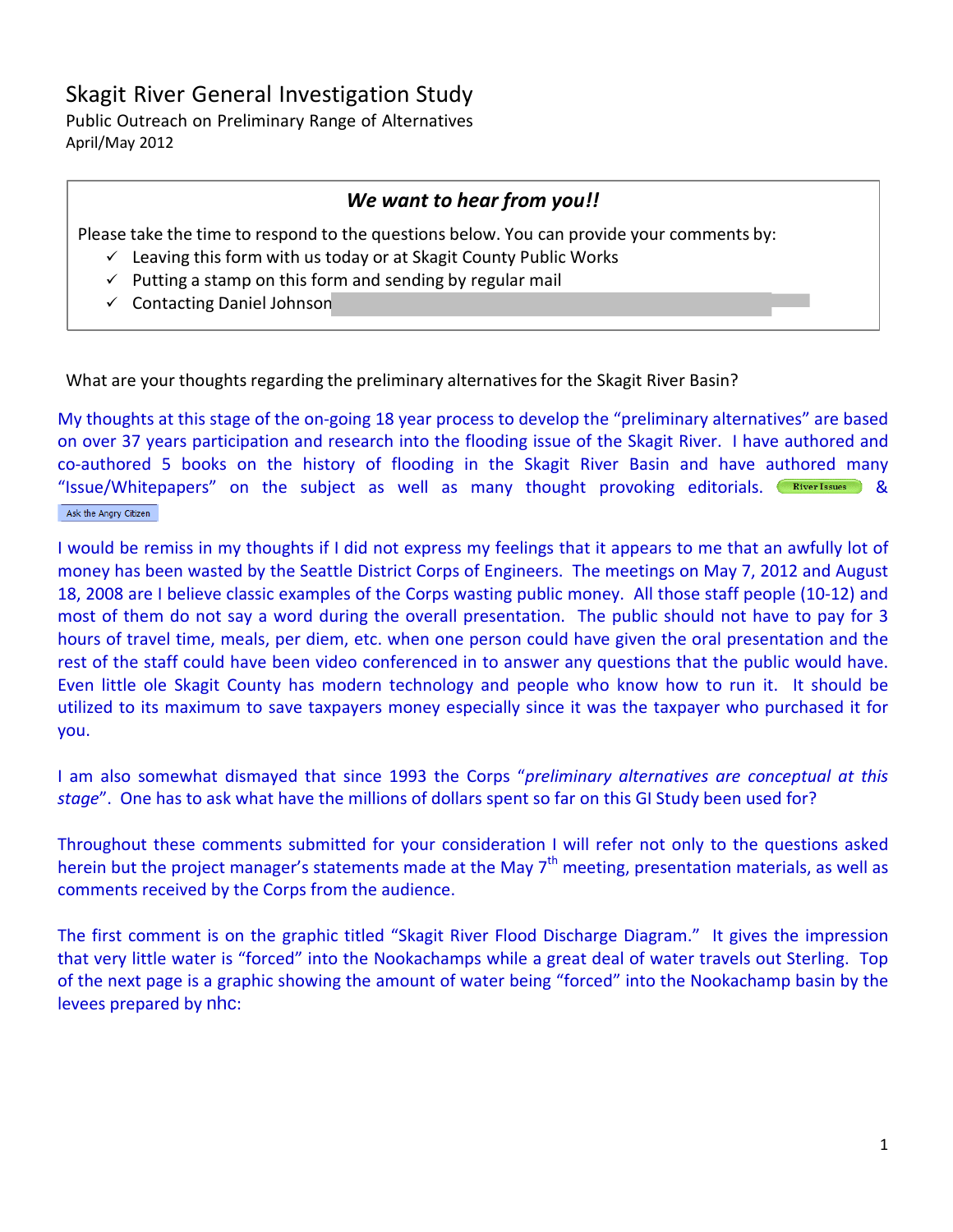

**[Graphic Summary of Increases in 1990 Flood Levels Due to Levee System](http://www.skagitriverhistory.com/PDFs/1990%20Flood%20Levels%20Increase%20Due%20to%20Levees.pdf)**

The reason this is important is that the project manager ("PM") stated at the meeting "*we lose some water at the Nookachamps and a little bit of inflow from Nookachamps Creek*." . . . Later in the presentation the PM stated that the *"Nookachamp/Sterling area "naturally backwater".* There is nothing "natural" about the "*backwater storage*". The amount of water that is being stored in the Nookachamp Basin has long been recognized by the Corps of Engineers as equal to or greater than the amount of water flowing overland through Sterling. The Nookachamps Basin is an artificial storage basin created by the levee system of Dike Districts 12 and 17. The depths of water created by that levee system is shown on the graphic above. With respect to the comment that the Skagit receives inflow from Nookachamps Creek I would submit to you that from the point that the Skagit River begins to flood until long after the crest is past the Mt. Vernon gage, that Nookachamps Creek puts no water into the Skagit main system, that in fact the water from the Creek is forced back into the Beaver Lake area. I make that statement having observed the Skagit during 3 flood events (1975, 1979 and 1980) when I watched Skagit River water run upstream in Nookachamps Creek, and having spoke to Beaver Lake residents who have told me that even when the Mt. Vernon gage had crested the water continues to get deeper in the Beaver Lake Basin. Nookachamps Creek is not contributing any flows into the Skagit during a flood event and there is nothing natural about the backwater artificial storage in the Nookachamp/Sterling area.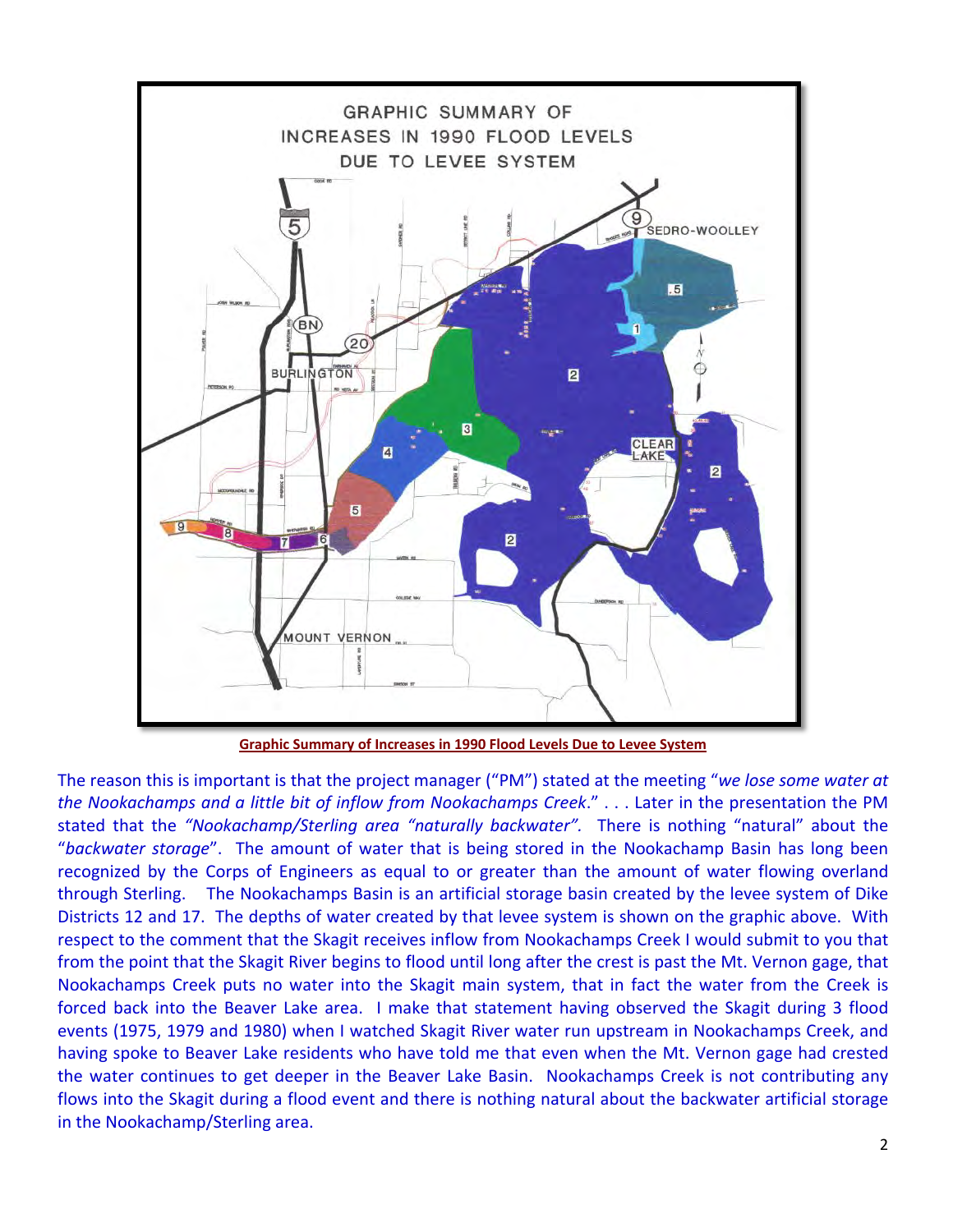| Please rank the preliminary alternatives 1-6, with 1 being your most favorable preliminary |                                 |  |                                         |  |
|--------------------------------------------------------------------------------------------|---------------------------------|--|-----------------------------------------|--|
| alternative and 6 being your least favorable alternative.                                  |                                 |  |                                         |  |
|                                                                                            | $5$ No Action - Alt. 1          |  | 2   Swinomish Bypass -Alt. 4            |  |
|                                                                                            | Non-Structural -Alt. 2          |  | 6   Urban Area Protection-Alt. 5        |  |
|                                                                                            | Joe Leary Slough Bypass -Alt. 3 |  | 4   System-wide Levee Setbacks – Alt. 6 |  |

Based on the above rankings, which preliminary alternative(s) did you favor and why?

### **Non-Structural – Alternative 2**

The non-structural alternative is one that takes care of a lot of the problems that man (not Mother Nature) has created. (*See* **[The Realities of Flood Control in Skagit County](http://www.skagitriverhistory.com/Angry%20Citizens/2006-09%20Ask%20the%20Angry%20Citizen.htm)**) Nookachamps/Sterling area people would not have flood waters in their homes due to the actions of Burlington and Mt. Vernon dike districts. Additional storage and/or modification of dam operations is the one component of the GI Study that should be given priority over all other alternatives due to the fact that it is the one component that will benefit everyone in the floodplain. Key in this study will be to answer the question did the Corps of Engineers use the wrong hydraulic figures in computing the Ross Lake amount of storage and should storage begin in October. (*See* **[8/14/1953 Corps document](http://www.skagitriverhistory.com/PDFs/1953-08-14%20%5bRETYPED%5d%20Corps%20Memo%20RE%20Flood%20Control%20for%20Ross%20Reservoir.pdf)**) While we are on the subject of hydraulic figures, paramount to the completion of the GI Study should be a serious consideration that when the Corps changed its computations from Extreme Low Water to Mean Sea Level did the Corps fails to adjust the gage readings appropriately for historical flood events? (*See* **[Low Low Water in Puget Sound vs. Mean Sea Level](http://www.skagitriverhistory.com/PDFs/2010-07-18%20LLW%20vs%20Sea%20Level%201907%20map%20discussion.pdf)**)

#### **Swinomish Bypass/Floodway – Alternative 4**

As was appropriately noted by the PM at the May 7, 2012 hearing/meeting, this proposal has traditionally been referred to as the Avon Bypass. The conceptual nature of this project has been kicking around Skagit County since 1921. First presented to Skagit County not by a government agency but by a hydraulic engineer named Robert Herzog of the GNRR (currently BNSF RR). (*See* 9/26/1922 **[GNRR letter and Robert Herzog Report](http://www.skagitriverhistory.com/BNSF/1922-9-26%20letter%20&%20Herzog%20Rpt.pdf) (1st Avon By-Pass Proposal)**) In 1935 the Corps of Engineers determined that the construction of the Bypass "*was the most feasible method of flood control in Skagit County.*" (*See* **[8/22/35](http://www.skagitriverhistory.com/PDF-BIN/Argus/1935-08-22%20A%20Argus.pdf) Argus**) In 1936, the U.S. Congress authorized the building of the Bypass at a cost of \$4,982,000. (*See* **[11/5/36](http://www.skagitriverhistory.com/PDF-BIN/MVDH/Mount%20Vernon%20Daily%20Herald%20Articles/1936-11-05%20a.pdf) MVDH**)

Construction of the Bypass has and remains "conceptual". The idea of the Bypass which is the only project that will "stop it from flooding" in the lower valley was last killed by the Skagit County Public Works Department in 2002. **(***See* **[County e-mail killing diversion channel efforts](http://www.skagitriverhistory.com/Flood%20Risk%20Management%20Work%20Group/2002-12-20%20Chal%20Martin%20e-mail%20killing%20bypass.pdf))** However after reviewing all the documents posted at  $\Box$  Avon Bypass  $\Box$ , the cost of actually constructing a "big ditch" project is way beyond the economic means of Skagit County**.** The environmental/fish/eel grass issues would probably be enough to kill this project even if Skagit County could come up with the money. Previous Corps project managers have estimated the cost of a structural project to be in excess of \$300 million dollars.

However, given that a designated floodway is part of this "conceptual" project, this is something that I could strongly endorse so long as there was an agricultural exemption that would allow construction of agricultural outbuildings and the rebuilding of damaged farm houses. Getting the flood water past the City of Burlington and I-5 and getting rid of it before it gets to Mt. Vernon by allowing the floodwaters to go onto the floodplain in its "natural channel" is the most sensible, **e**ngineering possible, **e**nvironmental friendly, **e**conomically achievable approach that the Corps and Skagit County could take. As can be seen on the home page of [www.skagitriverhistory.com,](http://www.skagitriverhistory.com/) the designated floodway would be where the water is going to go anyway when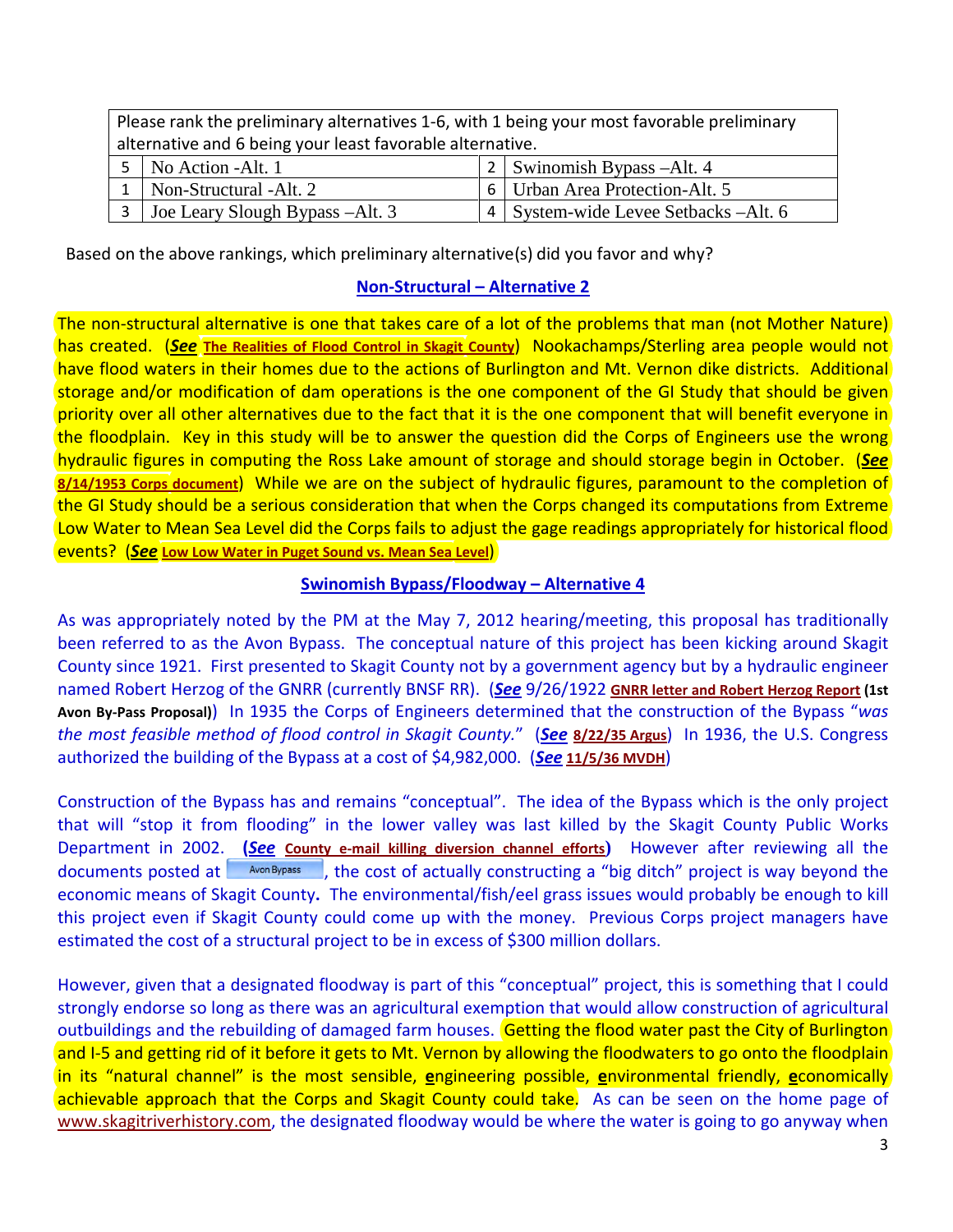the levees upstream break or Sterling is overtopped. I have been discussing and writing about this concept for several years now. The editorial I authored in 2006 is still very true today:

**Emergency Overflow Spillway/Floodway:** If we are successful in obtaining accurate hydraulic data and the 100 year flood flows are adjusted downward as the historic record strongly suggest they should be, and if we could achieve the added protection of additional storage either through voluntary or compensation means, then I feel that the cheapest, most environmental friendly and engineering feasible project we could build would be an emergency overflow spillway in the Avon area. This spillway would only be activated when flows reach 145,000 cfs at the Mt. Vernon gage. In the last 82 years the spillway would only have had to be used once and possibly twice (1990 and 1995). The flood waters would then flow naturally towards Padilla Bay which is where they are going to flow anyway during a major flood event. It's not like we would be spilling the entire flow of the river. During the 1990 flood event the spillway would only have been spilling water for a period of 11 hours for an average of 5,100 cfs per hour. Granted, during a 100 year event the spillway could be spilling as much as 30-50,000 cfs but what is the alternative, to have the water flow through the City of Burlington or be forced into the Samish River Basin? Both of those alternatives are unacceptable.

There would be many benefits to the spillway/floodway approach:

- a. It would allow the flood waters to pass the City of Burlington and spill onto the floodplain in a safe manner before it reaches the City of Mt. Vernon thus saving the Urban areas from catastrophic flooding.
- b. By allowing the farmland to be subject to flooding (once in the past 82 years) it would preserve the farmland from urban encroachment.
- c. By designating the area as a floodway it would prohibit further development in the natural corridor where under current conditions the floodwaters are going to go anyway thus decreasing future damages. Further, it would keep the floodway designation out of the Urban areas which under current conditions in all likelihood it will be placed.
- d. Out of all the projects looked at, this could be the most affordable; provide the most benefits, meet the three E's, perhaps even be acceptable to the majority of the voters who should have the final say in any proposed project. Admittedly, the people living in this floodway corridor would object, but what they must realize is that if we do nothing, which is what we have done for the last 100 years, during any catastrophic levee failure or even if the levees hold under current conditions the water will end up in that corridor as they have in so many floods In the past.
- e. What about the fish you ask? Wouldn't providing an emergency overflow spillway put fish out onto the floodplain? The simple answer is yes. Once in the last 82 years we would have impacted some fish. In the last 82 years there have been many levee failures. The most recent on Fir Island in 1990. How many fish were impacted by the levee failures? If there were no levees, how many fish are stranded on the floodplain? The fish issue like any other adverse impact can be mitigated if given a chance.

#### (*See* **[The Realities of Flood Control in Skagit County](http://www.skagitriverhistory.com/Angry%20Citizens/2006-09%20Ask%20the%20Angry%20Citizen.htm)**)

Another added benefit is that Mt. Vernon would not need a floodwall because Dike District's 12 & 17 would not be forcing unnatural flood waters at Mt. Vernon's downtown area. A savings of millions of dollars. Conway and Fir Island would not be subject to catastrophic flooding, again a savings of millions of dollars.

#### **Joe Leary Bypass/Floodway – Alternative 3**

While much in principle that was said about the Avon/Swinomish Bypass could also be said about the Joe Leary proposal, I believe that the "mixing of fish" and cost issues would kill this proposal. Besides, the Samish River will more likely than not be flooding at the same time as the Skagit and the last thing the Samish River farming communities will want is more water "sheet flow flooding" into their basin. All one has to do is look at the 1979 opposition to the 1979 Levee improvement Project to confirm their opposition. (See **[1979 Levee](http://www.skagitriverhistory.com/1979%20LEVEE%20IMPROVEMENT%20HISTORICAL%20INDEX.htm)  [Improvement Project Historical Index](http://www.skagitriverhistory.com/1979%20LEVEE%20IMPROVEMENT%20HISTORICAL%20INDEX.htm)**)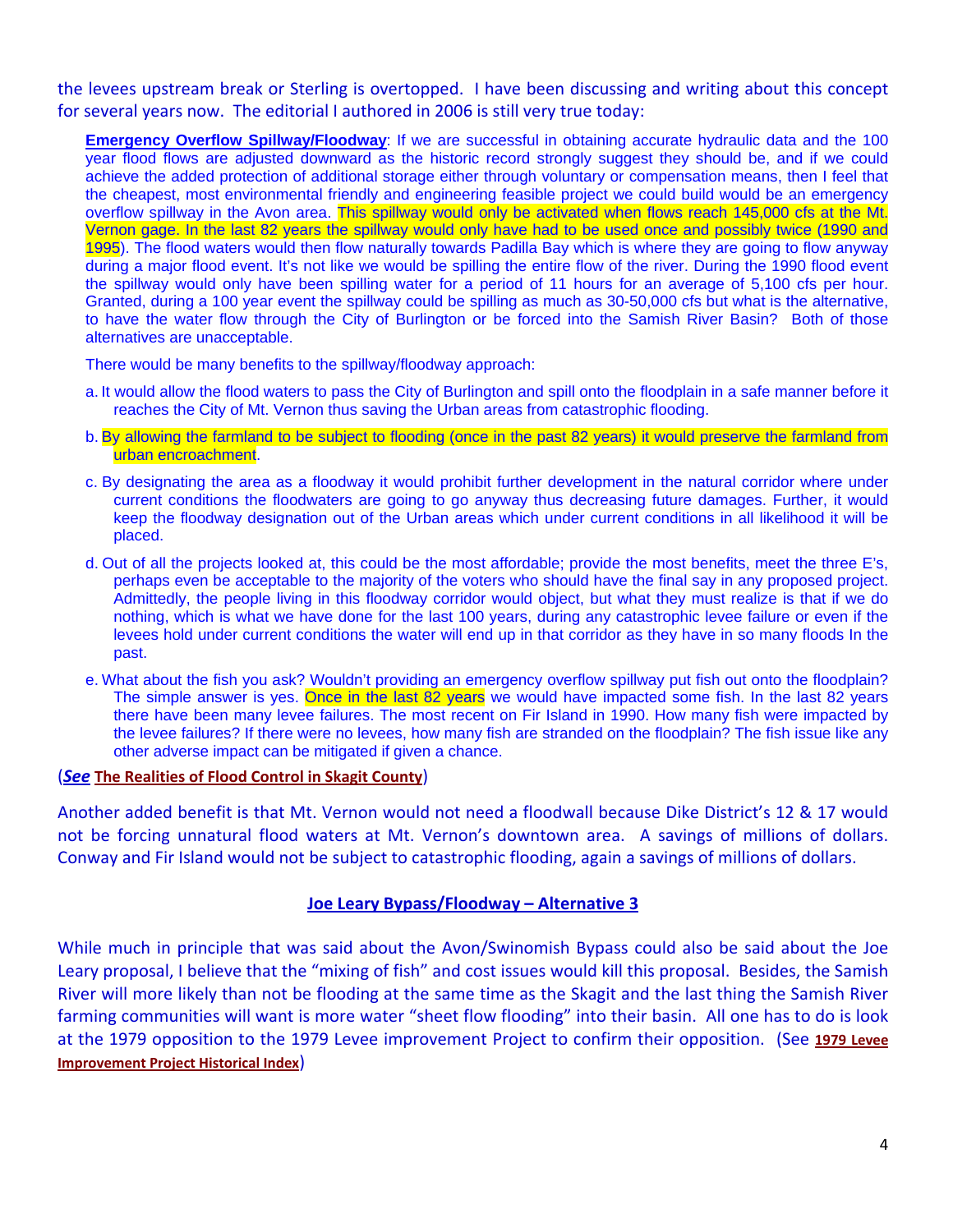Based on the above rankings, which preliminary alternative(s) did you least favor and why?

#### **Urban Area Protection – Alternative 5**

The main reason I do not support all of this alternative is that certainly Burlington and Mt. Vernon have known about the flood danger since the late 19<sup>th</sup> and early 20<sup>th</sup> century. (See **[Sterling Dam Presentation](http://www.skagitriverhistory.com/PDFs/sterling%20dam%20presentation.pdf)** and the **[10/21/1895 The Skagit News](http://www.skagitriverhistory.com/PDF-BIN/MVDH/1895-10-21.pdf)** article titled "Memorial to the Senate and House of Representatives). Flood control/risk reduction measures should not be the reward for recklessly endangering the lives and property of residents and businesses just so they can create a tax base for local government employees. I have said it before and will say it here again; Mt. Vernon and certainly Burlington have arguably the worst land use planning in the history of floodplain management. Mt. Vernon and Burlington officials have already stated that they want 100 year protection in order that they can allow new development to build flat on the ground. All levees/floodwalls have one thing in common. Eventually they fail. Allowing building flat on the ground is nothing short of irresponsible and possibly in conflict with EO 11988 and Corps policies since 100 yr. protection would be promoting more irresponsible development of the floodplain. Just because someone has 100 year protection does not remove them from the reality that their property is still part of the bottom of the river.

The levees around Clear Lake and the Sedro Woolley sewage treatment plant, communities that have suffered at the hands of Burlington's Dike District 12 for decades should be built. Also, the proposed "stopgap" levee for LaConner should be built.

#### **System-wide Levee Setbacks – Alternative 6**

Although the Corps of Engineers has been telling Skagit County to move the levees back since at least 1897, (See **[Capt. Harry Taylor Annual Report\)](http://www.skagitriverhistory.com/Corps%20Docs/1897-12-11%20Capt%20Harry%20Taylor%20Rpt.pdf),** the dike districts have responded by actually moving the levees closer to the edge of the river. Setting the levees back has been opposed by the local farming community due to the loss of prime farmland required, estimated at between 5,000 to 8,000 acres. As part of this alternative there appears to be a levee at Sterling. The impacts of this as was told to the local residents in 1979 would be to add another 3 to 4 feet of height in flood water levels to the Nookachamp Basin which in turns makes a deeper lake upstream of the Burlington Urban Area. If part of the project is to widen the 3 bridge corridor then that amount of water (estimated 40-50,000 cfs) would be forced downstream thus increasing the cost of any levee and/or bridge replacement project.

#### **Comments PM received at the Public Hearing**

**Storage behind Lower Baker Dams component**: Storage at Lower Baker Dam and a change in the seasonal operation of the drawdown for Upper and Lower Baker Dam as well as an imminent drawdown clause. While I strongly support hard storage and a change in the seasonal operational changes to the drawdown dates, one of the adverse impacts of imminent drawdown is that it will fill up the overbank areas, which is okay if the weather man has it right however if a second storm hits there will be no overbank storage or at least a much diminished area which could have catastrophic impacts. The Corps is in a Catch-22 position. Sort of a damned if you do and further damned if you don't position.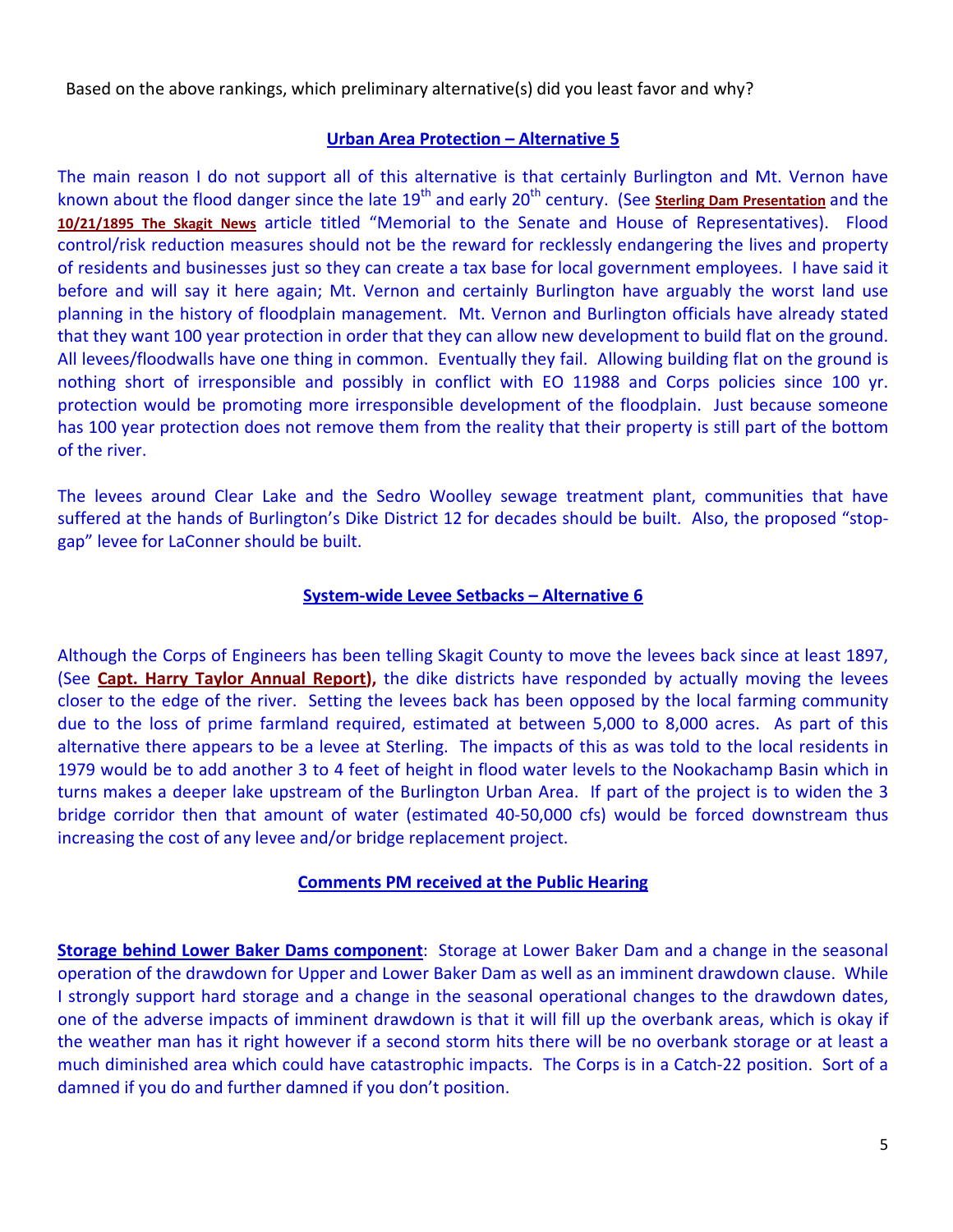**Dredging:See** the **interpretational page on SkagitRiverHistory.com including but not limited to 2/5/2006 [Historical Dredging On The Skagit River](http://www.skagitriverhistory.com/PDFs/HISTORICAL%20DREDGING.pdf) (1920-1966),** 7/20/2007 **[Why Dredging Won't Work](http://www.skagitriverhistory.com/PDFs/Why%20Dredging%20Won)** and 1/20/2009 **[Skagit River](http://www.skagitriverhistory.com/MS%20PowerPoint/Dredging%20Presentation%20FCZD.pdf)  [Dredging: The Perception vs. The Truth](http://www.skagitriverhistory.com/MS%20PowerPoint/Dredging%20Presentation%20FCZD.pdf)**.

#### **Flowage Easement:** *See* **[Flowage Easements](http://www.skagitriverhistory.com/PDFs/Flowage%20Easements.pdf)**

**Dredging the Mouth of the River**. Doing this would help the drainage on adjacent farmland at low tide however it would have no impact on floodwaters at high tide since the tides impact the river all the way up past Sterling. See 7/20/2007 **[Why Dredging Won't Work](http://www.skagitriverhistory.com/PDFs/Why%20Dredging%20Won)** and 1/20/2009 **[Skagit River Dredging: The Perception vs. The](http://www.skagitriverhistory.com/MS%20PowerPoint/Dredging%20Presentation%20FCZD.pdf)  [Truth](http://www.skagitriverhistory.com/MS%20PowerPoint/Dredging%20Presentation%20FCZD.pdf)**.

**Keeping I-5 open:** I-5 was designed by WSDOT to overtop from Gages Slough to just north of the Target Store and again north of BEHS to Cook Road during a serious flood event. The Corps told them not to do that but they did it anyway.

**Interior Drainage**: An absolute necessity in any floodway concept. You won't be able to sell the floodway concept without helping the farmers impacted with interior drainage the flooding will cause.

Are there any additional features or concerns that should be considered in the study? Please be specific.

#### **Comments PM received at the Public Hearing**

**Storage behind Lower Baker Dams component**: Storage at Lower Baker Dam and a change in the seasonal operation of the drawdown for Upper and Lower Baker Dam as well as an imminent drawdown clause. While I strongly support hard storage and a change in the seasonal operational changes to the drawdown dates, one of the adverse impacts of imminent drawdown is that it will fill up the overbank areas, which is okay if the weather man has it right however if a second storm hits there will be no overbank storage or at least a much diminished area which could have catastrophic impacts. The Corps is in a Catch-22 position. Sort of a damned if you do and further damned if you don't position.

**Dredging: See** the **interpretational engage on [www.skagitriverhistory.com](http://www.skagitriverhistory.com/)** including but not limited to 2/5/2006 **[Historical Dredging On The Skagit River](http://www.skagitriverhistory.com/PDFs/HISTORICAL%20DREDGING.pdf) (1920-1966)**, 7/20/2007 **[Why Dredging Won't Work](http://www.skagitriverhistory.com/PDFs/Why%20Dredging%20Won)** and 1/20/2009 **[Skagit River Dredging: The Perception vs. The Truth](http://www.skagitriverhistory.com/MS%20PowerPoint/Dredging%20Presentation%20FCZD.pdf)**.

#### **Flowage Easement:** *See* **[Flowage Easements](http://www.skagitriverhistory.com/PDFs/Flowage%20Easements.pdf)**

**Dredging the Mouth of the River**. Doing this would help drainage on adjacent farmland at low tide however it would have no impact on floodwaters at high tide since the tides impact the river all the way up past Sterling. See 7/20/2007 **[Why Dredging Won't Work](http://www.skagitriverhistory.com/PDFs/Why%20Dredging%20Won)** & 1/20/2009 **[Skagit River Dredging: The Perception vs. The Truth](http://www.skagitriverhistory.com/MS%20PowerPoint/Dredging%20Presentation%20FCZD.pdf)**.

**Keeping I-5 open:** I-5 was designed by WSDOT to overtop from Gages Slough to just north of the Target Store and again north of BEHS to Cook Road during a serious flood event. The Corps told them not to do that but they did it anyway.

**Interior Drainage**: An absolute necessity in any floodway concept. You won't be able to sell the floodway concept without helping the farmers impacted with interior drainage the flooding will cause.